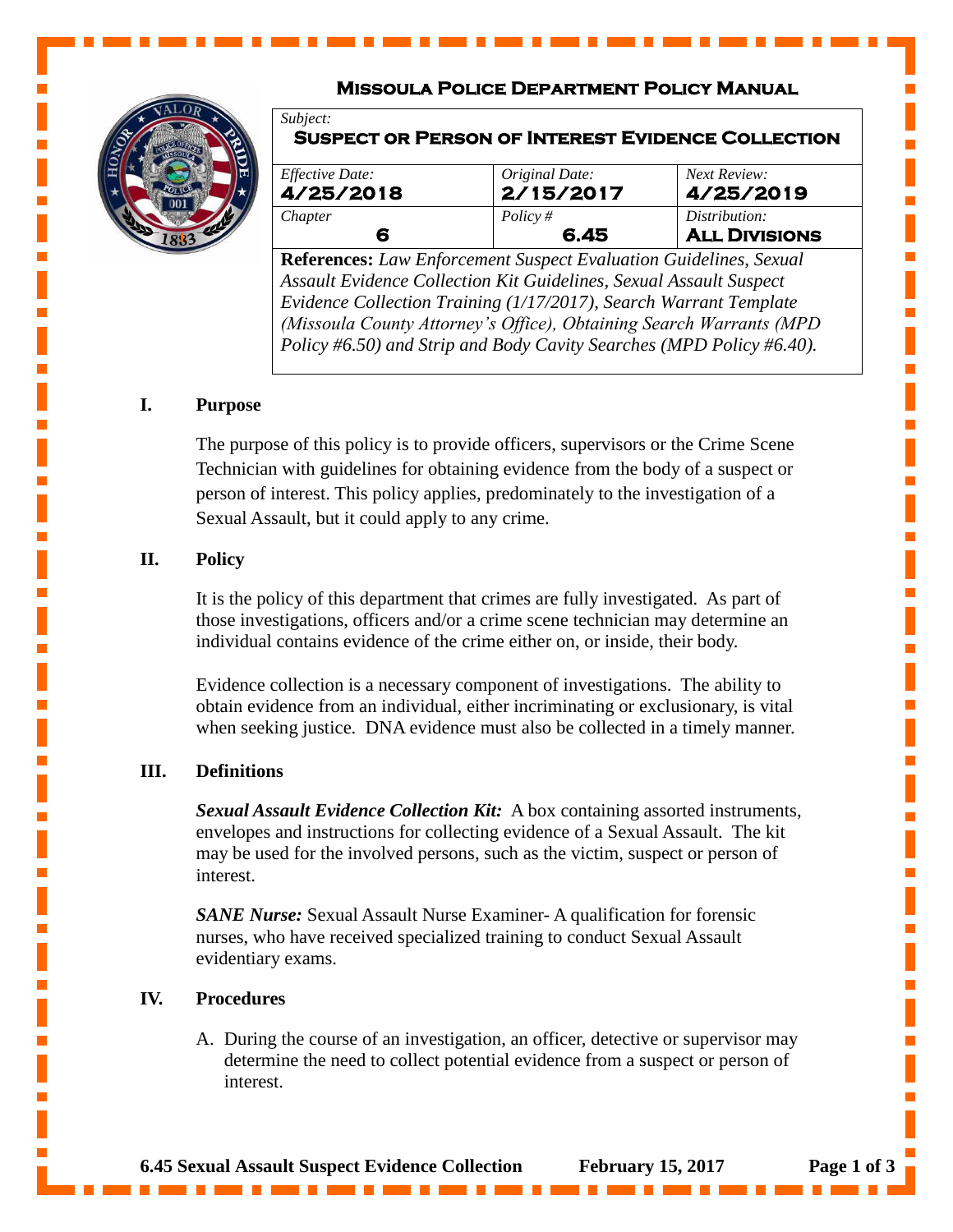- B. If the recovery of evidence involves a Sexual Assault, a SANE nurse should collect the required evidence. Generally, a SANE nurse should not be used to collect evidence related to other crimes.
	- 1. An officer, of the same sex as the suspect or person of interest, must be present while the SANE Nurse is collecting evidence.
- C. The officer shall speak with the subject and explain their request to retrieve potential evidentiary samples. If the subject agrees, the appropriate consent form shall be reviewed and signed.
	- 1. The interaction should be audio recorded.
	- 2. If the subject refuses consent, the officer shall follow the procedure of obtaining a search warrant.
- D. The subject must also consent to the SANE Nurse completing the exam, regardless if there is a search warrant. If the subject refuses the services of the SANE Nurse, then it is the responsibility of the officer to obtain the applicable evidentiary samples
- E. If a SANE nurse will be used, they must be contacted prior to transporting the individual to the hospital so the nurse can made the appropriate arrangements.
- F. If an officer is conducting the exam, a second same-sex officer shall be present. Only those trained shall conduct the exams.
- G. If possible, the exam should be completed on the victim first and at a separate location from the subject. After the examination of the victim the officer should brief the SANE Nurse, who will conduct the examination of the suspect or person of interest.
	- 1. Preferably, two different SANE Nurses would complete the exams.
	- 2. If there isn't a second SANE Nurse, then an officer shall conduct the exam on the suspect or person of interest.
- H. The subject exam will preferably occur at the Emergency Department of the hospital or other suitable location.
	- 1. If the exam is conducted in a room that is recorded, the subject shall be turned away from the camera so sensitive areas are not recorded.
	- 2. The use of a towel, sheet or other suitable item(s) to cover the sensitive area(s) during the exam is acceptable.
	- 3. The subject exam shall not occur at First Step.
- I. The officer shall follow the guidelines and procedures provided by the SANE Nurse and/or the instructions on the collection envelopes in the Sexual Assault Evidence Collection Kit.

п

Ľ

Ē.

Ē,

L.

Ī.

Ī.

Ē,

Ē,

п

 $\overline{\mathbb{R}}$ 

Ē,

Ē.

Ē,

п

Ē,

п